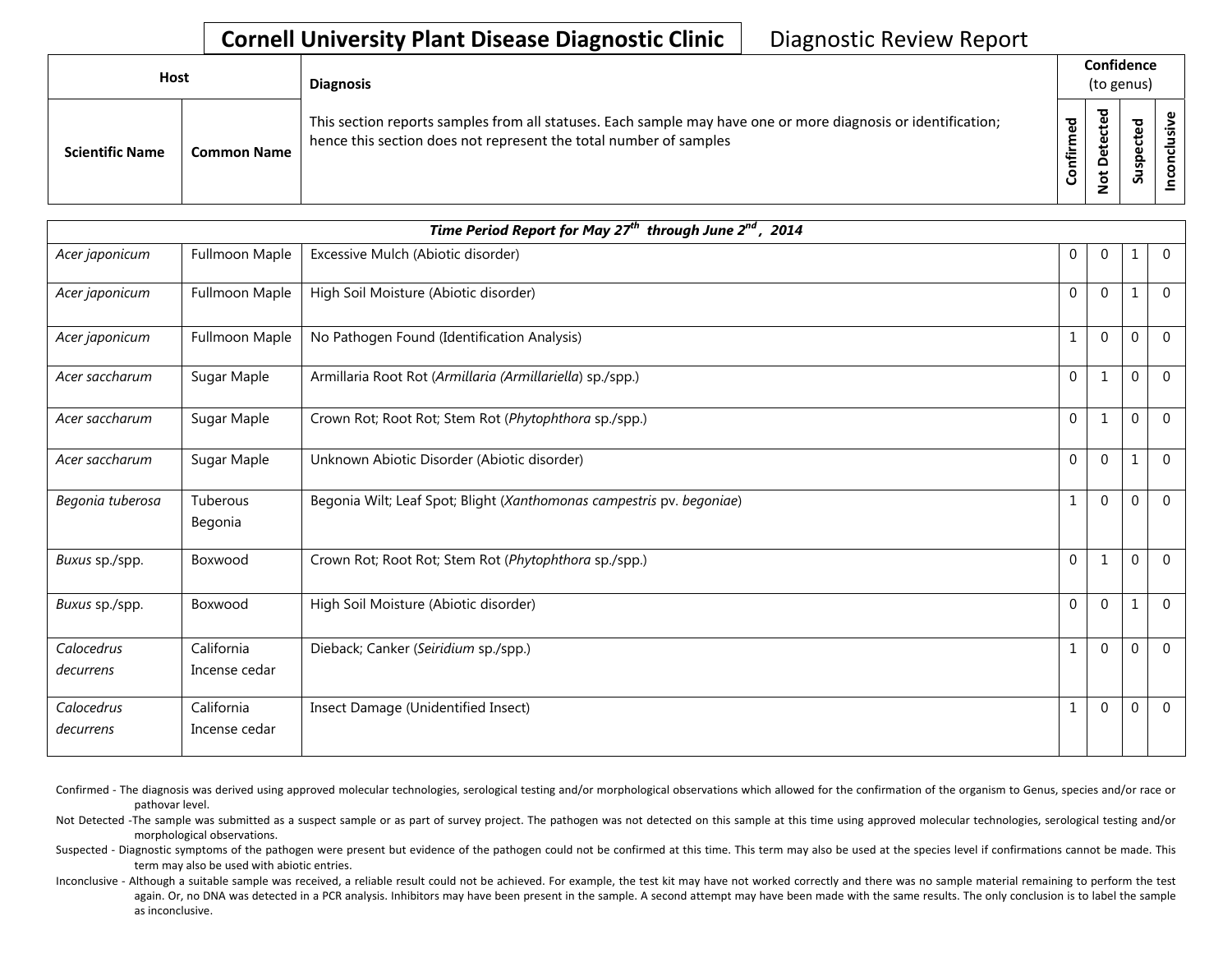## **Cornell University Plant Disease Diagnostic Clinic** | Diagnostic Review Report

| Host                   |                    | <b>Diagnosis</b>                                                                                                                                                                   |                    | Confidence<br>(to genus) |                                       |                |
|------------------------|--------------------|------------------------------------------------------------------------------------------------------------------------------------------------------------------------------------|--------------------|--------------------------|---------------------------------------|----------------|
| <b>Scientific Name</b> | <b>Common Name</b> | This section reports samples from all statuses. Each sample may have one or more diagnosis or identification;<br>hence this section does not represent the total number of samples | ਠ<br>Φ<br>ε<br>tir | ᇃ                        | ъ<br>ഉ<br>ں<br>௨<br>š<br>$\mathbf{v}$ | 2.<br><u>ی</u> |

| Calocedrus                 | California<br>Incense cedar | Unspecified Pathology (Phomopsis sp./spp.)                          | 1              | $\mathbf 0$    | 0            | $\mathbf 0$ |
|----------------------------|-----------------------------|---------------------------------------------------------------------|----------------|----------------|--------------|-------------|
| decurrens                  |                             |                                                                     |                |                |              |             |
| Cucumis sativus            | Cucumber                    | Seed Rot; Damping Off; Seedling Blight (Pythium sp./spp.)           | $\mathbf{1}$   | $\mathbf 0$    | $\mathbf{0}$ | $\mathbf 0$ |
| Cucumis sativus            | Cucumber                    | Cultural/Environmental Problem (Abiotic disorder)                   | $\mathbf 0$    | $\mathbf 0$    | 1            | $\mathbf 0$ |
| Cucumis sativus            | Cucumber                    | Not Pathogen; Saprophyte (Secondary Agents; Saprophytes; Unspecif.) | 1              | $\overline{0}$ | $\mathbf{0}$ | $\Omega$    |
| Medicago sativa            | Alfalfa                     | Alfalfa Brown Root Rot (Phoma sclerotioides)                        | $\overline{2}$ | $\mathbf 0$    | $\mathbf 0$  | $\mathbf 0$ |
| Physocarpus<br>opulifolius | Ninebark                    | Powdery Mildew (Podosphaera aphanis var. physocarpi)                | 1              | $\Omega$       | $\mathbf{0}$ | $\Omega$    |
| Solanum<br>tuberosum       | Potato                      | Potato Black Leg (Erwinia (Pectobacterium) carotovora atroseptica)  | 1              | $\mathbf 0$    | 0            | $\Omega$    |
| Sorghum sp./spp.           | Shattercane                 | Genetic Disorders (Abiotic disorder)                                | $\mathbf 0$    | $\mathbf 0$    | 1            | $\mathbf 0$ |
| Sorghum sp./spp.           | Shattercane                 | Not Pathogen; Saprophyte (Secondary Agents; Saprophytes; Unspecif.) | $\overline{2}$ | $\mathbf 0$    | 0            | $\Omega$    |
| Sorghum sp./spp.           | Shattercane                 | Nutrient Imbalance (Abiotic disorder)                               | $\overline{0}$ | $\mathbf 0$    | 1            | $\mathbf 0$ |
| Sorghum sp./spp.           | Shattercane                 | Spider Mites (Family Tetranychidae)                                 | $\overline{2}$ | $\mathbf 0$    | 0            | $\mathbf 0$ |
| Taxus sp./spp.             | Yew                         | Sooty Mold (Unidentified Fungus)                                    | 1              | $\mathbf 0$    | $\mathbf{0}$ | $\mathbf 0$ |

Confirmed - The diagnosis was derived using approved molecular technologies, serological testing and/or morphological observations which allowed for the confirmation of the organism to Genus, species and/or race or pathovar level.

Not Detected -The sample was submitted as a suspect sample or as part of survey project. The pathogen was not detected on this sample at this time using approved molecular technologies, serological testing and/or morphological observations.

Suspected - Diagnostic symptoms of the pathogen were present but evidence of the pathogen could not be confirmed at this time. This term may also be used at the species level if confirmations cannot be made. This term may also be used with abiotic entries.

Inconclusive - Although a suitable sample was received, a reliable result could not be achieved. For example, the test kit may have not worked correctly and there was no sample material remaining to perform the test again. Or, no DNA was detected in a PCR analysis. Inhibitors may have been present in the sample. A second attempt may have been made with the same results. The only conclusion is to label the sample as inconclusive.